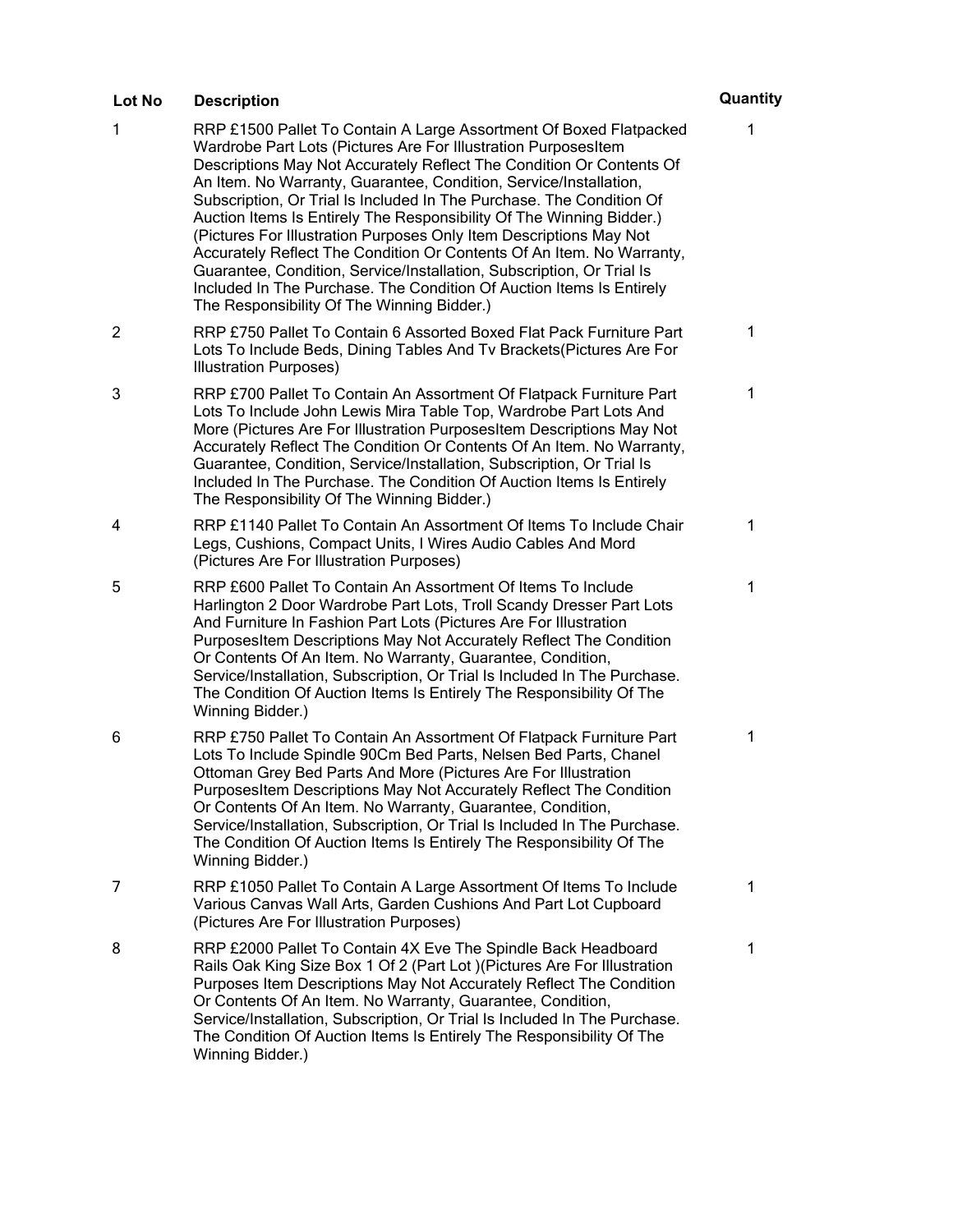| Lot No | <b>Description</b>                                                                                                                                                                                                                                                                                                                                                                                                                                                                                                                 | Quantity |
|--------|------------------------------------------------------------------------------------------------------------------------------------------------------------------------------------------------------------------------------------------------------------------------------------------------------------------------------------------------------------------------------------------------------------------------------------------------------------------------------------------------------------------------------------|----------|
| 9      | RRP £700 Pallet To Contain 3 Items To Include A Furniture In Fashion<br>White Table Top, A Vicenza Media Unit Part Lot And A Bath Tub<br>(Pictures Are For Illustration PurposesItem Descriptions May Not<br>Accurately Reflect The Condition Or Contents Of An Item. No Warranty,<br>Guarantee, Condition, Service/Installation, Subscription, Or Trial Is<br>Included In The Purchase. The Condition Of Auction Items Is Entirely<br>The Responsibility Of The Winning Bidder.)                                                  | 1        |
| 10     | RRP £1500 Pallet To Contain A Large Assortment Of Flat Pack Garden<br>Furniture Part Lots(Pictures Are For Illustration Purposes)                                                                                                                                                                                                                                                                                                                                                                                                  | 1        |
| 11     | RRP £925 Pallet To Contain A Large Assortment Of Items To Include<br>Ninja Air Fryers, Garment Rails, High Chairs, Plate Matt's, Salt Cups<br>And Much More(Pictures Are For Illustration Purposes)                                                                                                                                                                                                                                                                                                                                | 1        |
| 12     | RRP £15,750 Pallet To Contain 15 Boxes Each Containing 35 Brand<br>New Bottles Of Wellington's 500MI Hand Sanitizer Gel (Pictures Are For<br>Illustration PurposesItem Descriptions May Not Accurately Reflect The<br>Condition Or Contents Of An Item. No Warranty, Guarantee, Condition,<br>Service/Installation, Subscription, Or Trial Is Included In The Purchase.<br>The Condition Of Auction Items Is Entirely The Responsibility Of The<br>Winning Bidder.)                                                                | 1        |
| 13     | RRP £500 Pallet To Contain An Assortment Of Items To Include Minky<br>Ironing Boards And Laminate Flooring (Pictures Are For Illustration Item<br>Descriptions May Not Accurately Reflect The Condition Or Contents Of<br>An Item. No Warranty, Guarantee, Condition, Service/Installation,<br>Subscription, Or Trial Is Included In The Purchase. The Condition Of<br>Auction Items Is Entirely The Responsibility Of The Winning Bidder.)                                                                                        | 1        |
| 14     | RRP £800 Pallet To Contain An Assortment Of Boxed Flatpack<br>Furniture Part Lots From Furniture In Fashion (Pictures Are For<br>Illustration PurposesItem Descriptions May Not Accurately Reflect The<br>Condition Or Contents Of An Item. No Warranty, Guarantee, Condition,<br>Service/Installation, Subscription, Or Trial Is Included In The Purchase.<br>The Condition Of Auction Items Is Entirely The Responsibility Of The<br>Winning Bidder.)                                                                            | 1        |
| 15     | RRP £400 Pallet To Contain A Large Assortment Of Items To Include<br>Plastic Containers, Paper Cups, Fruit And Veg Colinders, Buckets And<br>Much More(Pictures Are For Illustration Purposes)                                                                                                                                                                                                                                                                                                                                     | 1        |
| 16     | RRP £750 Pallet To Contain A Large Assortment Of Items To Include<br>Children's Soft Teddies, Paper Plates, Party Decorations, Soft Toys<br>And Much More(Pictures Are For Illustration Purposes)                                                                                                                                                                                                                                                                                                                                  | 1        |
| 17     | RRP £450 Pallet To Contain A Large Assortment Of Items To Include<br>John Lewis Salsa Chairs, Harlington 2 Door Wardrobe Part Lots, John<br>Lewis Dresser Units Part Lots And Much More(Pictures Are For<br>Illustration PurposesItem Descriptions May Not Accurately Reflect The<br>Condition Or Contents Of An Item. No Warranty, Guarantee, Condition,<br>Service/Installation, Subscription, Or Trial Is Included In The Purchase.<br>The Condition Of Auction Items Is Entirely The Responsibility Of The<br>Winning Bidder.) | 1        |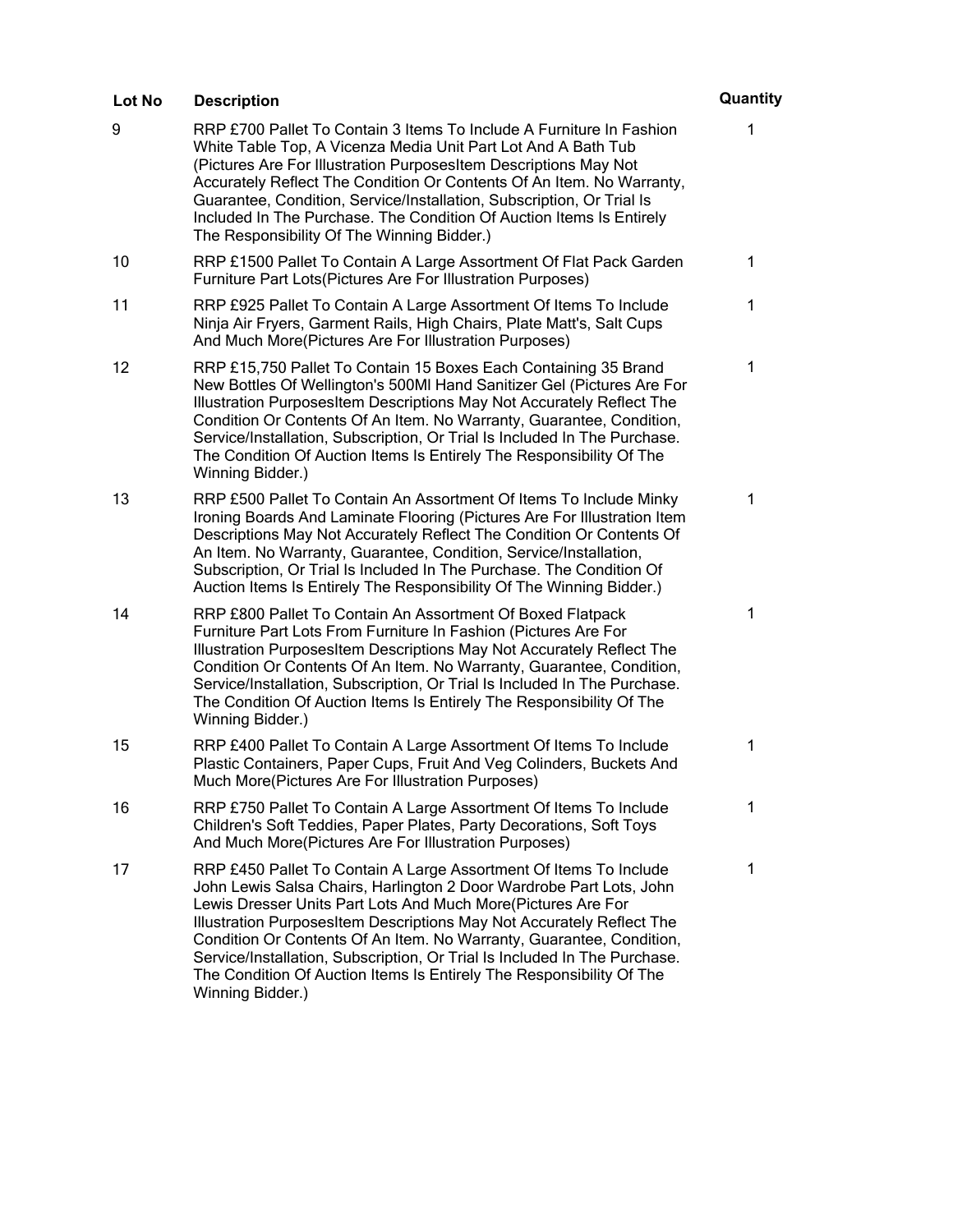| Lot No | <b>Description</b>                                                                                                                                                                                                                                                                                                                                                                                                                                                                                                                                         | Quantity |
|--------|------------------------------------------------------------------------------------------------------------------------------------------------------------------------------------------------------------------------------------------------------------------------------------------------------------------------------------------------------------------------------------------------------------------------------------------------------------------------------------------------------------------------------------------------------------|----------|
| 18     | RRP £6050 Pallet To Contain To 6 Boxes Each Containing 35 Brand<br>New Bottles Of Wellington's 500MI Hand Sanitizer (Pictures Are For<br>Illustration PurposesItem Descriptions May Not Accurately Reflect The<br>Condition Or Contents Of An Item. No Warranty, Guarantee, Condition,<br>Service/Installation, Subscription, Or Trial Is Included In The Purchase.<br>The Condition Of Auction Items Is Entirely The Responsibility Of The<br>Winning Bidder.)                                                                                            | 1        |
| 19     | RRP £950 Pallet To Contain A Large Assortment Of Flatpack Furniture<br>Part Lots To Include John Lewis Charlotte Bed Parts, John Lewis<br>Traditional Sleigh Bed Parts, Fabric Base Bed Part Lots And Much<br>More(Pictures Are For Illustration PurposesItem Descriptions May Not<br>Accurately Reflect The Condition Or Contents Of An Item. No Warranty,<br>Guarantee, Condition, Service/Installation, Subscription, Or Trial Is<br>Included In The Purchase. The Condition Of Auction Items Is Entirely<br>The Responsibility Of The Winning Bidder.) | 1        |
| 20     | RRP £500 Pallet To Contain A Large Assortment Of Plant Pots, Spray<br>Bottles, Hanging Baskets, Watering Cans And More(Pictures Are For<br><b>Illustration Purposes)</b>                                                                                                                                                                                                                                                                                                                                                                                   | 1        |
| 21     | RRP £300 Pallet To Contain A Assortment Of Items To Include Table<br>Tops, Bed Frame Part Lots, And John Lewis Salsa Chairs And Much<br>More(Pictures Are For Illustration PurposesItem Descriptions May Not<br>Accurately Reflect The Condition Or Contents Of An Item. No Warranty,<br>Guarantee, Condition, Service/Installation, Subscription, Or Trial Is<br>Included In The Purchase. The Condition Of Auction Items Is Entirely<br>The Responsibility Of The Winning Bidder.)                                                                       | 1        |
| 22     | RRP £850 Pallet To Contain A Large Assortment Of Items To Include<br>Umbra Drapery Rods, John Lewis Abacus Units, John Lewis Blinds And<br>Much More(Pictures Are For Illustration PurposesItem Descriptions May<br>Not Accurately Reflect The Condition Or Contents Of An Item. No<br>Warranty, Guarantee, Condition, Service/Installation, Subscription, Or<br>Trial Is Included In The Purchase. The Condition Of Auction Items Is<br>Entirely The Responsibility Of The Winning Bidder.)                                                               | 1        |
| 23     | RRP £1000 Pallet To Contain A Large Assortment Of Items To Include<br>John Lewis Garment Rails, Triplo Round White And Grey High Gloss<br>Coffee Tables, Soft Edge Hanging Rails And Much More(Pictures Are<br>For Illustration PurposesItem Descriptions May Not Accurately Reflect<br>The Condition Or Contents Of An Item. No Warranty, Guarantee,<br>Condition, Service/Installation, Subscription, Or Trial Is Included In The<br>Purchase. The Condition Of Auction Items Is Entirely The Responsibility<br>Of The Winning Bidder.)                  | 1        |
| 24     | RRP £1000 Pallet To Contain A Large Assortment Of Items To Include<br>Pampers Baby Dry Nappies, Corner Usb Extension Sockets, Italian Bed<br>Sets, Education Packs And Much More(Pictures Are For Illustration<br>Purposes)                                                                                                                                                                                                                                                                                                                                | 1        |
| 25     | RRP £5500 Pallet To Contain A Assortment Of Boxes Each Containing<br>Brand New Bottles Of Wellington's 500MI Hand Sanitizer And 5L Bottles<br>Of Hand Sanitizer (Pictures Are For Illustration PurposesItem<br>Descriptions May Not Accurately Reflect The Condition Or Contents Of<br>An Item. No Warranty, Guarantee, Condition, Service/Installation,<br>Subscription, Or Trial Is Included In The Purchase. The Condition Of<br>Auction Items Is Entirely The Responsibility Of The Winning Bidder.)                                                   | 1        |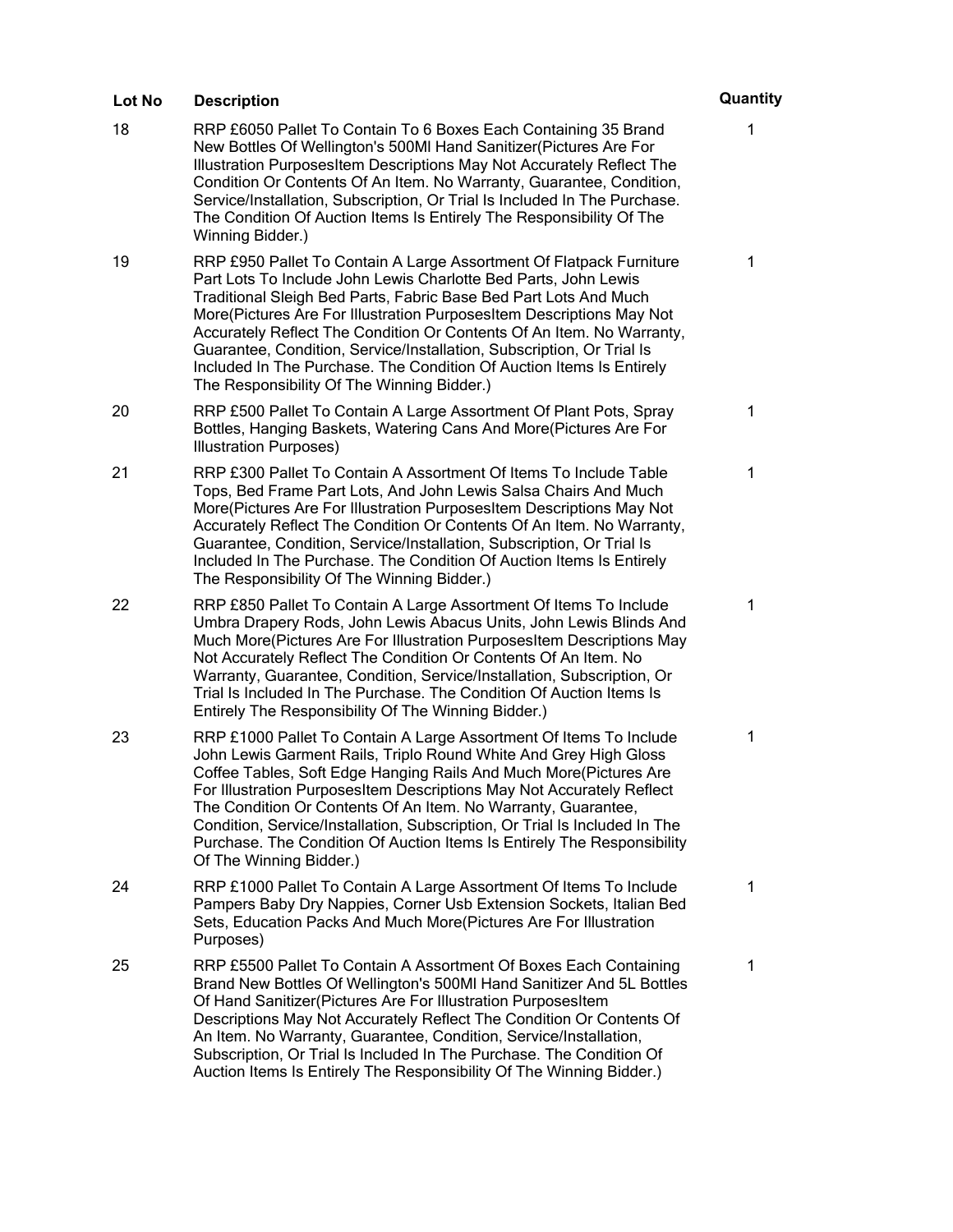| <b>Lot No</b> | <b>Description</b>                                                                                                                                                                                   | Quantity     |
|---------------|------------------------------------------------------------------------------------------------------------------------------------------------------------------------------------------------------|--------------|
| 26            | RRP £515 Pallet To Contain As Assortment Of Flat Pack Furniture Part<br>Lots, To Include Wardrobe Parts, Bed Parts, Side Tables Parts And<br>More(Pictures Are For Illustration Purposes)            | 1            |
| 27            | RRP £880 Pallet To Contain 126 Boxes Each Containing 5 Brand New<br>Boxed Ferrero Rafaello 400G Coconut Almond Praline Chocolate Gift<br>Sets (Spw13X6894I)( Pictures Are For Illustration Purposes) | 1            |
| 28            | RRP £880 Pallet To Contain 126 Boxes Each Containing 5 Brand New<br>Boxed Ferrero Rafaello 400G Coconut Almond Praline Chocolate Gift<br>Sets (Spw04N4266V) (Pictures Are For Illustration Purposes) | $\mathbf{1}$ |
| 29            | RRP £880 Pallet To Contain 126 Boxes Each Containing 5 Brand New<br>Boxed Ferrero Rafaello 400G Coconut Almond Praline Chocolate Gift<br>Sets (Spw13X6894B)( Pictures Are For Illustration Purposes) | $\mathbf 1$  |
| 30            | RRP £880 Pallet To Contain 126 Boxes Each Containing 5 Brand New<br>Boxed Ferrero Rafaello 400G Coconut Almond Praline Chocolate Gift<br>Sets (Spw13X689H)( Pictures Are For Illustration Purposes)  | $\mathbf 1$  |
| 31            | RRP £880 Pallet To Contain 126 Boxes Each Containing 5 Brand New<br>Boxed Ferrero Rafaello 400G Coconut Almond Praline Chocolate Gift<br>Sets (Spw13X6894E)( Pictures Are For Illustration Purposes) | 1            |
| 32            | RRP £880 Pallet To Contain 126 Boxes Each Containing 5 Brand New<br>Boxed Ferrero Rafaello 400G Coconut Almond Praline Chocolate Gift<br>Sets (Spw13X6894F)( Pictures Are For Illustration Purposes) | 1            |
| 33            | RRP £880 Pallet To Contain 126 Boxes Each Containing 5 Brand New<br>Boxed Ferrero Rafaello 400G Coconut Almond Praline Chocolate Gift<br>Sets (Spw13X6894C)( Pictures Are For Illustration Purposes) | $\mathbf 1$  |
| 34            | RRP £880 Pallet To Contain 126 Boxes Each Containing 5 Brand New<br>Boxed Ferrero Rafaello 400G Coconut Almond Praline Chocolate Gift<br>Sets (Spw13X6894D)( Pictures Are For Illustration Purposes) | $\mathbf{1}$ |
| 35            | RRP £715 Pallet To Contain An Assortment Of Items To Include Flat<br>Pack Furniture Part Lots, Safety Gates, Mirrors And More( Pictures Are<br>For Illustration Purposes)                            | 1            |
| 36            | RRP £990 Pallet To Contain A Large Assortment Of Items To Contain<br>Umbrellas, Angel Cards, Lights. Towel Sets, Pillows And Much More<br>(Pictures Are For Illustration Purposes)                   | 1            |
| 37            | RRP £1010 Pallet To Contain A Large Assortment Of Items To Include<br>Cushions, Mouse Pads, Tiles, Razor Trimmers, Pans, Flasks And Much<br>More( Pictures Are For Illustration Purposes)            | 1            |
| 38            | RRP £1040 Pallet To Contain 4 Tp Oasis Children's Sandpit Trays<br>(Pictures Are For Illustration Purposes)                                                                                          | 1            |
| 39            | RRP £1330 Pallet To Contain A Large Assortment Of Items To Include<br>Baby Boots, Puzzle Maps. Iron Boards, Bath Rugs, Xmas Trees And<br>More( Pictures Are For Illustration Purposes)               | 1            |
| 40            | RRP£4646 Pallet To Contain Party Decorations, Party Games, Face<br>Masks, T-shirts, Memory Card, Bride to be Sashes, And More -<br>Spw34C7382R( Pictures Are For Illustration Purposes)              | 1            |
| 41            | RRP £840 Pallet To Contain A Large Assortment Of Items To Include<br>Toy Trolleys, Baby Dolls. Ceiling Pendants, Wall Lights. Picture Frames<br>And More( Pictures Are For Illustration Purposes)    | 1            |
|               |                                                                                                                                                                                                      |              |